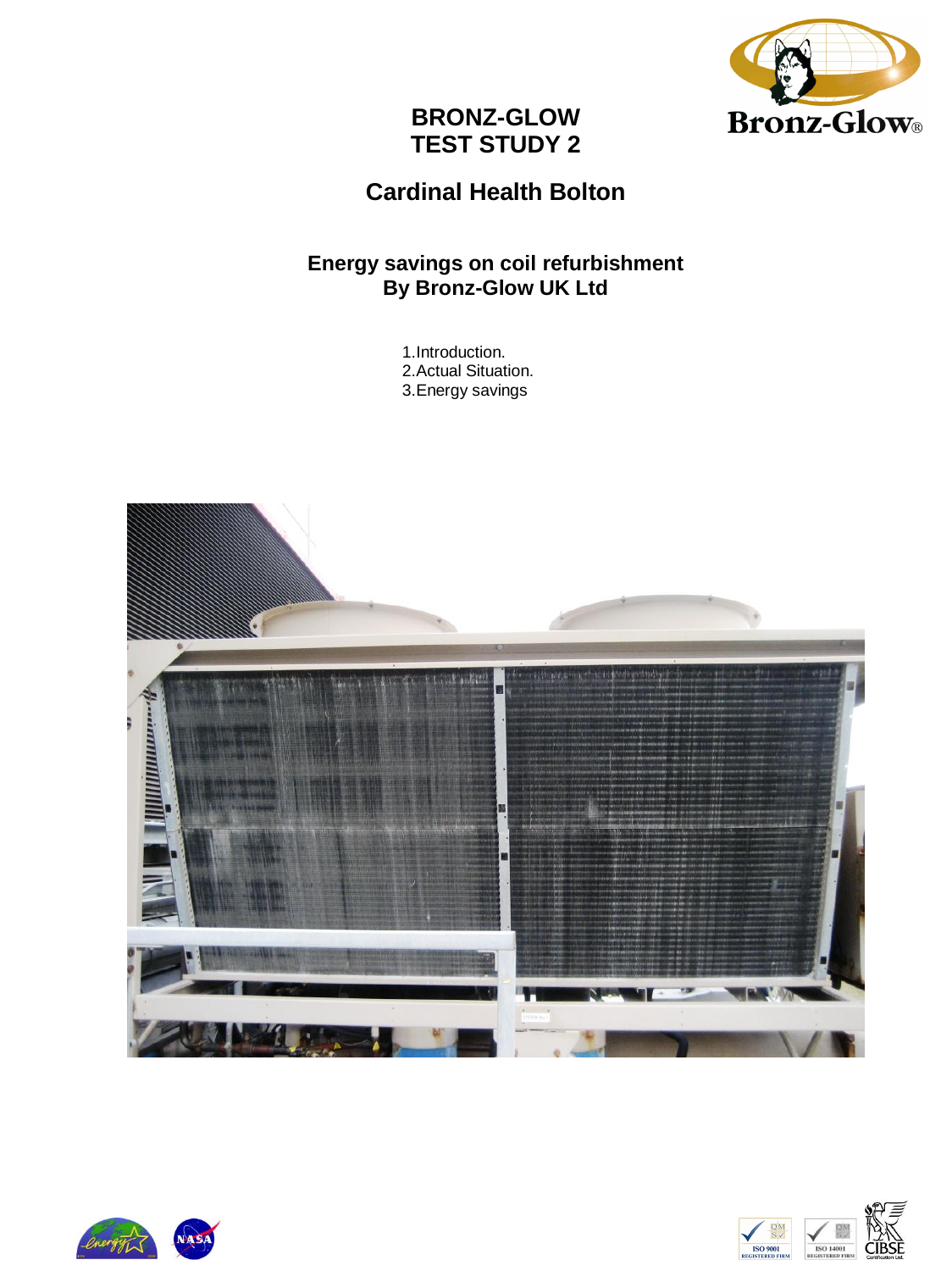

# **Cardinal Health Bolton**

### **1. Introduction**

This case reviews the impact of an inland industrial atmosphere, The corrosion rate and increase of energy consumption of an air-cooled condenser (York chiller model). A simple current draw reading (amps) before the coating process and after the coating process concluded an instant energy consumption decrease of 20%.

This study aims to present the enormous increase in energy efficiency when the condenser coils are protected and coated with *Bronz-Glow Coil Coat*. The immediate energy gains of a coil refurbishment of which results are concluded from actual current draw readings.

### **Engineering Data**

The air sided heat exchanger performance depends on the pressure drop (DP) of the airflow through a coil and heat conductivity or K-value (DK) or heat exchange capacity of the coil. These two parameters together determine the actual performance compared to the nominal performance of the coil.

The K- Value and pressure drop are influenced by:

- The rate of galvanic corrosion (the rate at which the bi metallic coupling is dissolved due to the presence of an electrolyte like salt and water).
- Insulation factor of dust and dirt adhesion.
- Direct general deterioration of the heat exchange surface.
- Blocking of the airway due to corrosion and fouling.

For each 1 degree Celsius rise in discharge temp there is an increase in power consumption of 1.75%.

For each 1 degree Celsius rise in discharge temp there is a decrease in cooling capacity of 1.1%.





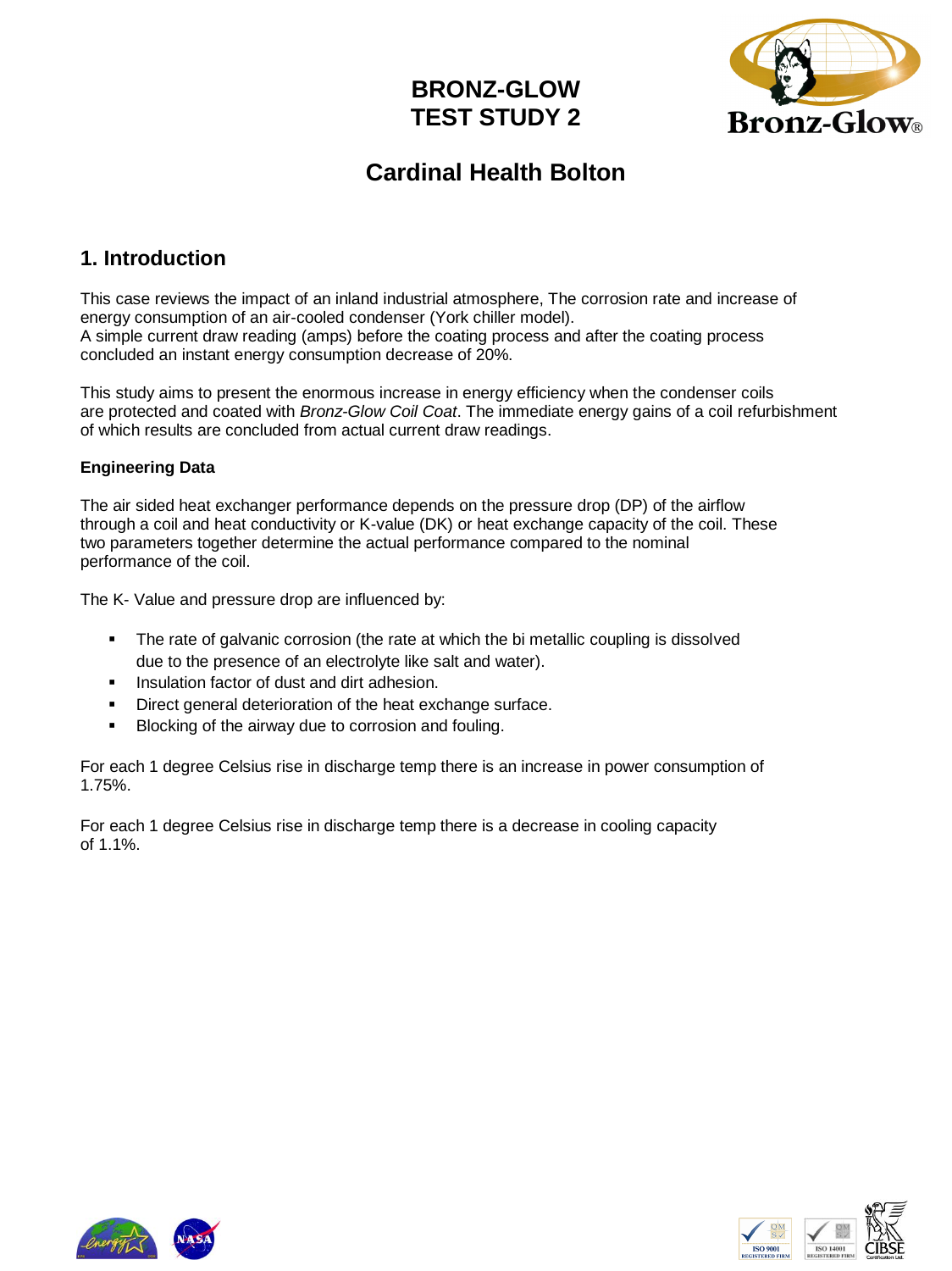

# **Cardinal Health Bolton**

### **2. Actual Situation**

The York chiller is running 24 hours a day 6 days a week.

A York chiller was chosen for the test case because the cooling need was dependent on the capacity of the chiller and the energy consumption of this unit was extremely high. Also the deterioration of the condenser and dirt grade was high due to the rough corroded surface of the condenser coil.

The condenser coils are 4 row at 11 fpi. The coils were situated in a W-shape configuration.



The coating was applied on site, situated on the roof. The fan covers were removed during cleaning and the blades were dismounted during coating to allow access from the top to the inside surfaces of the coil.

At no time were any electrical connections disturbed or the refrigerant circuit was compromised or affected in any way.





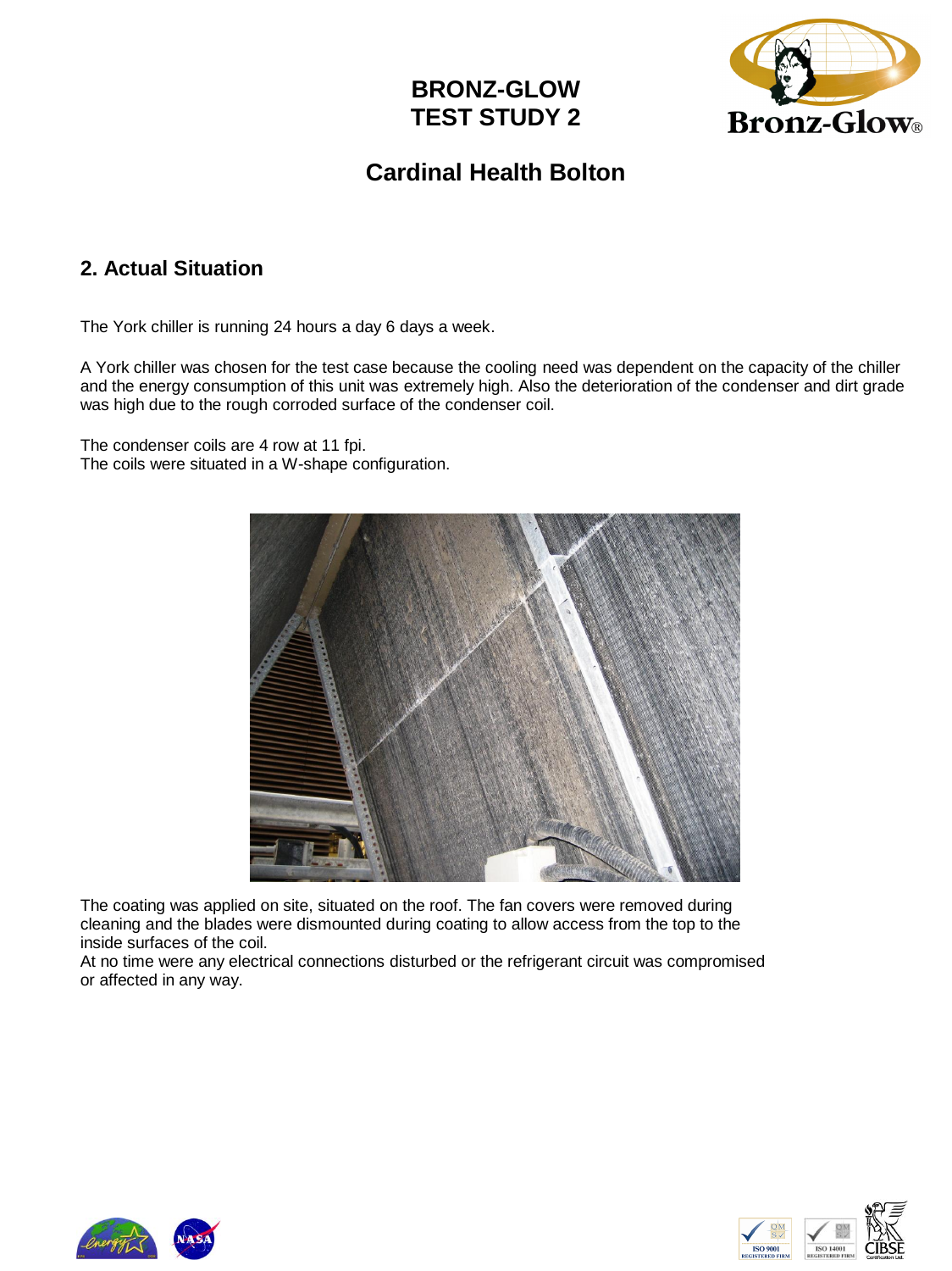

### **Cardinal Health Bolton**

### **3. Instant Energy savings**

The Chiller is separated in two sections. The sections were treated separately and the readings were also stated separately.



**BEFORE TREATMENT AFTER TREATMENT** 

#### *System 1:*

| <b>Results</b>             | <b>Before Coating</b> | <b>After Coating</b> |  |
|----------------------------|-----------------------|----------------------|--|
| <b>Compressor Amp draw</b> | 120 Amp               | 96 Amp               |  |
| <b>Suction pressure</b>    | 4.96 bar              | 4.12 bar             |  |
| <b>Discharge pressure</b>  | 18.1 bar              | 16.7 bar             |  |
| Oil pressure               | 4.6 <sub>bar</sub>    | $4.4 \text{ bar}$    |  |
| Oil temperature            | 44.2 °C               | 43.2 $^{\circ}$ C    |  |
| Leaving water temperature  | 11.1 $^{\circ}$ C     | $10.3 \text{ °C}$    |  |
| Return water temperature   | 14.3 °C               | 13.7 °C              |  |
| <b>Ambient temperature</b> | 18.1 °C               | 18.5 °C              |  |

#### *System 2:*

| <b>Results</b>             | <b>Before Coating</b> | <b>After Coating</b> |
|----------------------------|-----------------------|----------------------|
| <b>Compressor Amp draw</b> | 118 Amp               | 94 Amp               |
| <b>Suction pressure</b>    | 4.98 bar              | 4.9 bar              |
| <b>Discharge pressure</b>  | 17.4 bar              | 15.9 bar             |
| Oil pressure               | 4.6 bar               | 4.3 <sub>bar</sub>   |
| Oil temperature            | 43.6 °C               | 42.9 °C              |
| Leaving water temperature  | 11.5 $\degree$ C      | 9.9 °C               |
| Return water temperature   | 14.5 °C               | 13.1 °C              |
| <b>Ambient temperature</b> | 18.1 °C               | 18.6 °C              |





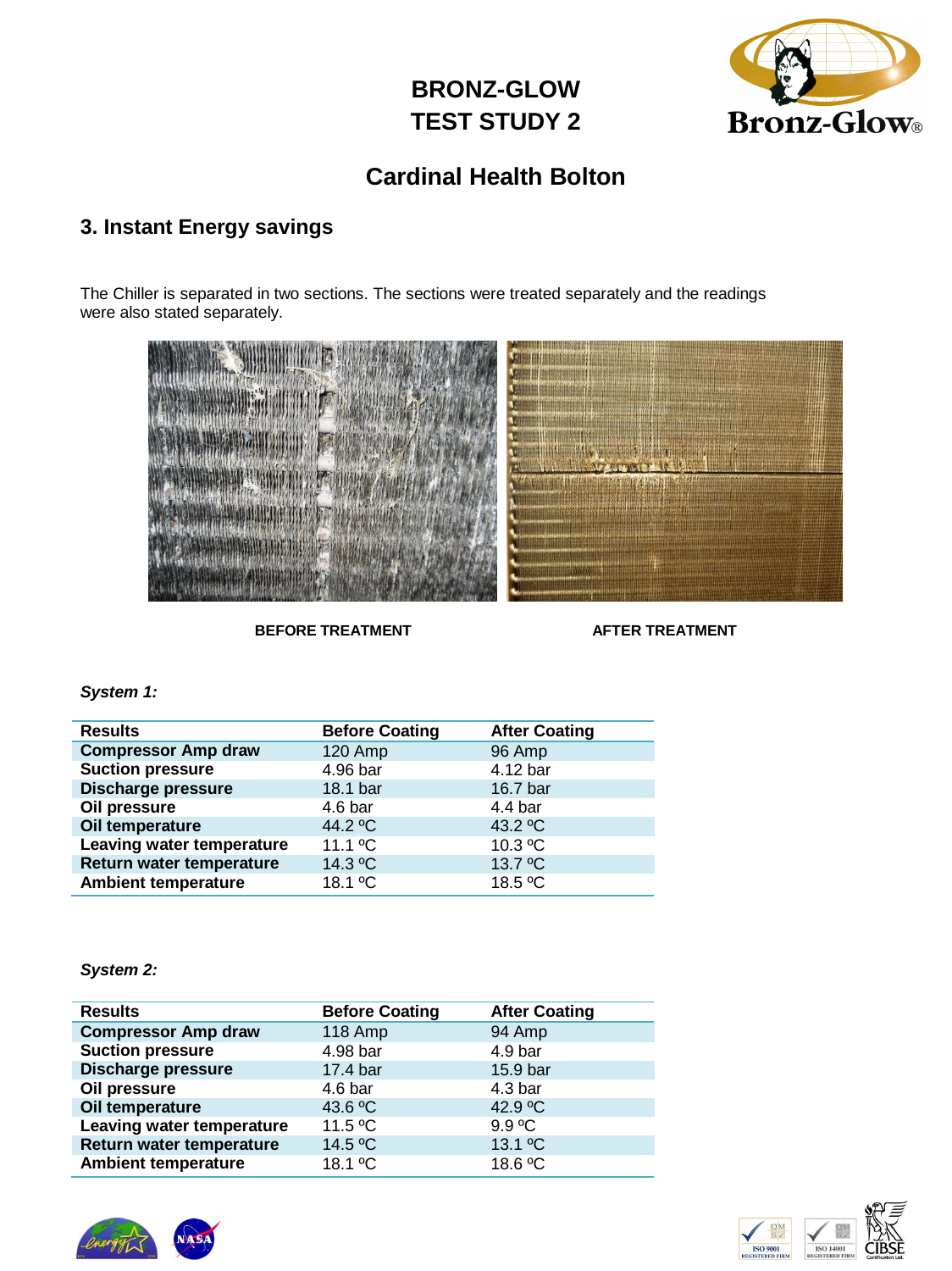

# **Cardinal Health Bolton**

Taking only the current draw readings from the table we can see the immediate increase in efficiency of the condenser has led to approx 20% savings in electrical consumption. This calculation will not take into account additional energy savings made from increased cooling capacity due to lower discharge temperatures caused by increased heat exchange from the condenser.

#### **Operating hours**

24 hours run time per day, 6 days per week, 51 weeks per year. = 7344 hours run time per year per circuit.

#### **Before coating system 1**

At efficiency of 120 amps (average) = 94% of FLA**1)** = 66,74 kW x 7344 hours = 490,138 kWh per year at a rate of 8.8p per kWh = **£43,132** per year cost of electricity.

#### **After coating system 1**

At efficiency of 96 (average) = 76% of FLA**1)** = 53,96kW x 7344 hours = 396,282 kWh per year at a rate of 8.8p per kWh = **£34,873** per year cost of electricity.

#### **Energy Savings system 1**

£43,132 - £34,873 = **£8,259** per year cost of electricity. The above figures reflect the running hours of one compressor for an average of 24 hours per day. It would be common to assume that the second compressor would run at 50% FLC**2)** which would amount up to:

#### **Before coating system 2**

At efficiency of 118 amps (average) = 93% of FLA**1)** = 65.97 kW x 7344 hours = 484,483 kWh per year. At 50% of FLC**2)** : 0.5 \* 484,483 = 242,242 kWh At a rate of 8.8p per kWh = **£21,317** per year cost of electricity.

#### **After coating system 2**

At efficiency of 94 amps (average) = 74% of FLA**1)** = 52.55kW x 7344 hours = 385,927 kWh per year. At 50% of FLC**2)** : 0.5 \* 385,927 = 192,964 kWh At a rate of 8.8p per kWh = **£16,981** per year cost of electricity.

#### **Energy Savings system 2**

£21,317– £16,981 = **£4,336** per year

#### **Costs of coil replacement**

Approx incl. Installation and commissioning (after 5 years): £ 18,948 in 5 years, so minimum of **£3,789** per year

#### **Costs of treatment** Assume the price for treatment was approx £2,600, so over 5 years **£432** per year.